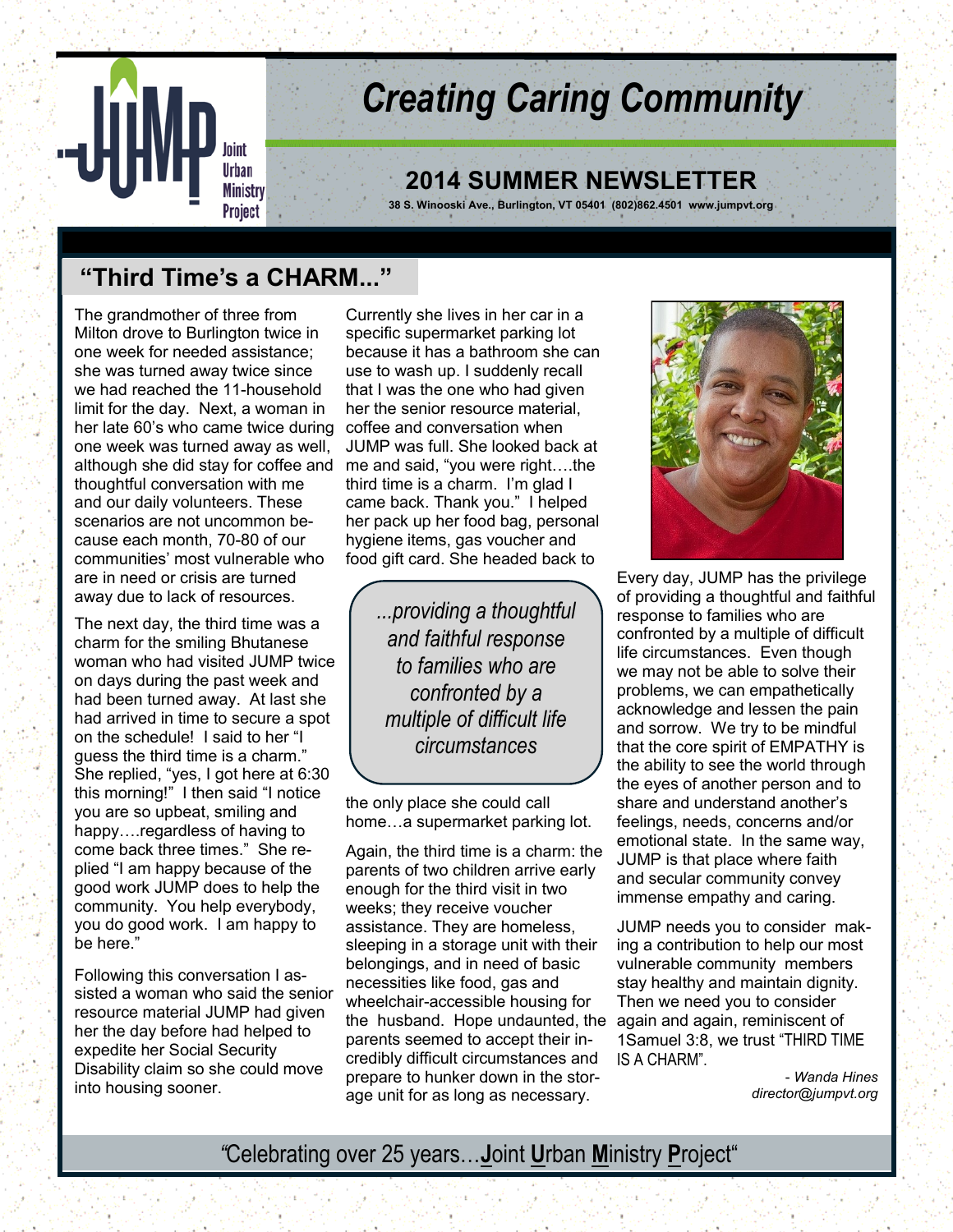## **A Message from the JUMP Board President: Beth Dreibelbis**

When I was a girl I sometimes complained of leg pains and my mother told me I had "growing pains"…perhaps she was right, but the real message she was giving me was that in life we change and grow and sometimes growing can be uncomfortable – but you must grow and become strong.

JUMP has spent the last year with some growing pains but grow we must. We have integrated our new Managing Director position, new board formation, and new

committees into our mission, worked us as JUMP continues to serve our through changes, finances, and much more. We have kept focus on

our mission – to help others, and we have succeeded in our transition to a new JUMP.

We will be continuing to change, to grow, and most importantly to serve those who need us in our community. That will always be our focus. With help from our faith communities, individual sponsors, and local businesses we will serve in all the ways we can. I hope you will join

neighbors in need as we work to create a caring community.



Beth Dreibelbis

#### **Faith Communities Hard at Work!** by Linda Gross

Did you know that there are 25 Faith Communities in the greater Burlington area who support JUMP in very major ways? In the most recent fiscal year, these communities have donated \$66,500 in "in kind" donations. What does this phrase mean?

Many of our area faith communities are responsible throughout the year for one particular JUMP need. One provides baby formula, another donates toilet paper, another is respon-



Grandchildren and friend of volunteer Claire Willis from the College Street Congregational Church dropping off needed Personal Hygiene items

sible for cereal. The list goes on and holidays when all our thoughts turn on to include all the basic items that JUMP provided for the 1700 families and individuals Jump helped in 2013. Some donations arrive as bags of just one thing, and at other times we receive a bagful of goodies that would be similar to what we would give to a family of four or five individuals. All items are joyfully and gratefully accepted and get logged into a notebook as they arrive in our facility. Eventually we figure out the estimated dollar amount of how much these items would cost to buy in a grocery or drug store; this is how we come up with that "in kind" total figure.

JUMP is extremely grateful to all these faith communities; in fact we couldn't exist without each and every one! As you read this article, please consider how your community gathers and delivers your particular donated item. JUMP is supported most heavily during the winter

to the giving season. Please remember, though, that the need for help is there throughout the year. During the summer months giving typically drops off drastically. We are approaching that time now; please remember to lend a hand by donating to JUMP as the weather warms us as well. JUMP sees clients every day and all volunteers know that often the cupboards are woefully empty of some items.

A JUMP goal this year is to have an identified volunteer assigned to each faith community. We think this would serve a dual purpose: it would be a way to get the word out of all the great work that JUMP does and it would also have the potential of raising more donations. If you have ideas on how these individuals could be identified, **please let us know.**

**THANK YOU for your continued support:** All Saints Episcopal Church, Ascension Lutheran Church, Burlington Shambhala Center, Cathedral Church of St. Paul, Charlotte Congregational Church, Christ Church Presbyterian, College Street Congregational Church, Dormition Greek Orthodox Church, Essex Center United Methodist Church, Faith United Methodist Church, First Baptist Church, First Congregational Church of Burlington, First Congregational Church of Essex Jct., First Unitarian

Universalist Society, First United Methodist Church of Burlington, First United Methodist Church of Shelburne, Grace United Methodist Church, Malletts Bay Congregational Church, Ohavi Zedek Synagogue, Religious Society of Friends, St. Andrews Episcopal Church, Trinity Episcopal Church of Shelburne, Unity Church of Vermont and Williston Federated Church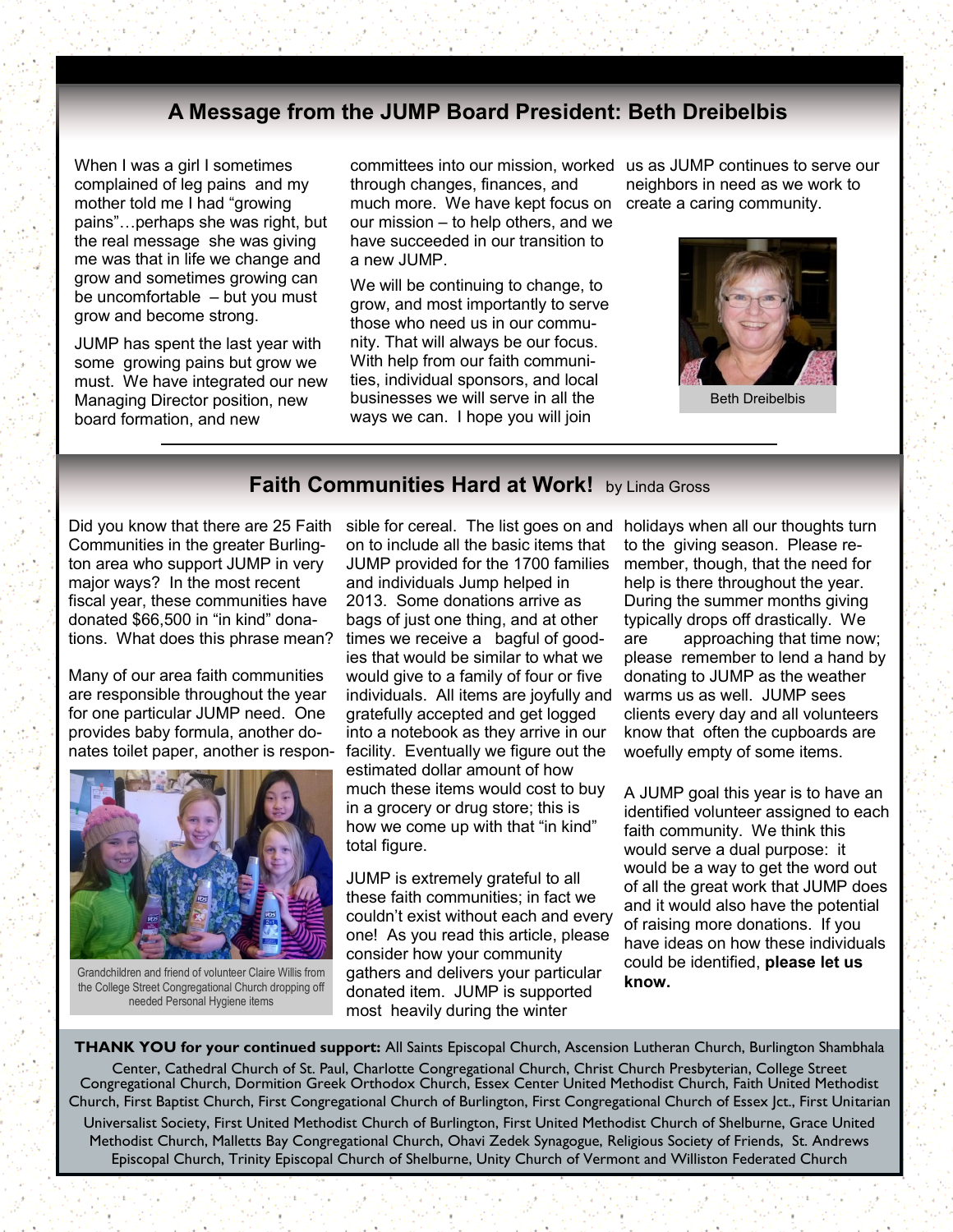### **ECHO Science Center: How I discovered JUMP** by Nyame Nti Aya Fawohodie, Community Partner



ECHO ELR Outreach Presentation at JUMP. Left to Right: Adline Robertson; New Alpha Missionary Baptist Church, Bill Elliston; ECHO Public Education Manager and Eric Le; AmeriCorp member/VT Legal Aid

When I think of community partnerships I feel that it is very important to include the actual community. Often time organizations get caught up in titles and names and forget about the people whom should benefit the most from their services. I am no different. My name is Nyame Nti Aya Fawohodie. My formal title is Pre School Science Facilitator at ECHO Lake Aquarium and Science Center. I am a Burlington AmeriCorps member and a volunteer/humanitarian for over 7 years. My position interacts with the caretakers and toddlers of our **Early Learning Readiness (ELR)** pilot program and provides community outreach and recruitment.

New to Burlington, I found it a challenge to get the information and resources to the people in the community that needed it the most. In my efforts, I left no stone unturned and that is how I discovered JUMP on several faith based websites with links. It has been such a wonderful

experience to work with and see JUMP's dedication to meet the most intrinsic needs of people who live Burlington.

My hope is to continue establishing a great partnership as well as get the word out about ECHO's many opportunities for various community neighbors at large. I would say at this point we are certainly off to a great start. THANK-YOU!!!

## **Telling JUMP's Story: Jack Kearnan** by Wanda Hines

Jack Kearnan, a former client, says that if it were not for JUMP, his life would have fallen apart when he moved to Vermont in 2010. He had just accepted a job in Burlington but the job was no longer available when he arrived. Out of resources and socially isolated, Jack was living in his car when he decided to attend St. Paul's Cathedral where he first saw a JUMP flier. When I asked what attracted him to JUMP he said, "I felt respected and everyone was responsive to my many needs."



JUMP was the first place Jack received needed assistance in Vermont. At JUMP he had a comforting non-judgmental experience; upon leaving he felt confident and hopeful. Jack used JUMP services to help guide his next steps and ultimately made informed decisions to secure homeless support services as well as housing referral assistance.

A local hero, Jack now serves on the Vermont Council on Homelessness (VCH). As a person with Aspergers (an autism spectrum disorder); he is able to see critical circumstances most people do not see. Jack is hopeful that his seat at the VCH table and his personal experience of being homeless will help the VCH better understand the reality that many of Burlington's homeless fall through the cracks, leaving life on the streets difficult and stressful.

## **"Open Heart and Listening Ear…"** by Brenda Black

An open heart and listening ear is the key to being a JUMP volunteer. Everything else can be learned. There are resources at the JUMP walk in center that help our volunteers know how best to support our clients through advocacy and referrals to our community partners. In addition, JUMP offers three welcomed in-services per year to our volunteers to learn more about community resources and ways to better serve their neighbors.

For inservice presentations, we often draw from our community partners for knowledge and inspiration. For example; a two part series was presented this past year on the New American experience. We heard from members of the Bhutanese and the Somali-Bantu community. More recently, Matt Young from the Street Outreach Program at the Howard Center shared information and insights about their work with individuals in the downtown Burlington Business District. We have gleaned information from many community partners throughout Chittenden County and beyond.

*JUMP is so blessed to have such compassionate and knowledgeable volunteers!*

JUMP FACT: JUMP served nearly 1700 families and individuals over 2800 times in 2013. While that was a slight decrease from 2012 when we were able to operate our drop-in center on Saturdays, it is an increase in demand during the hours we're open. Over \$117,000 worth of vouchers and gift cards and approximately 5,000 lbs of food and toiletries were distributed last year.